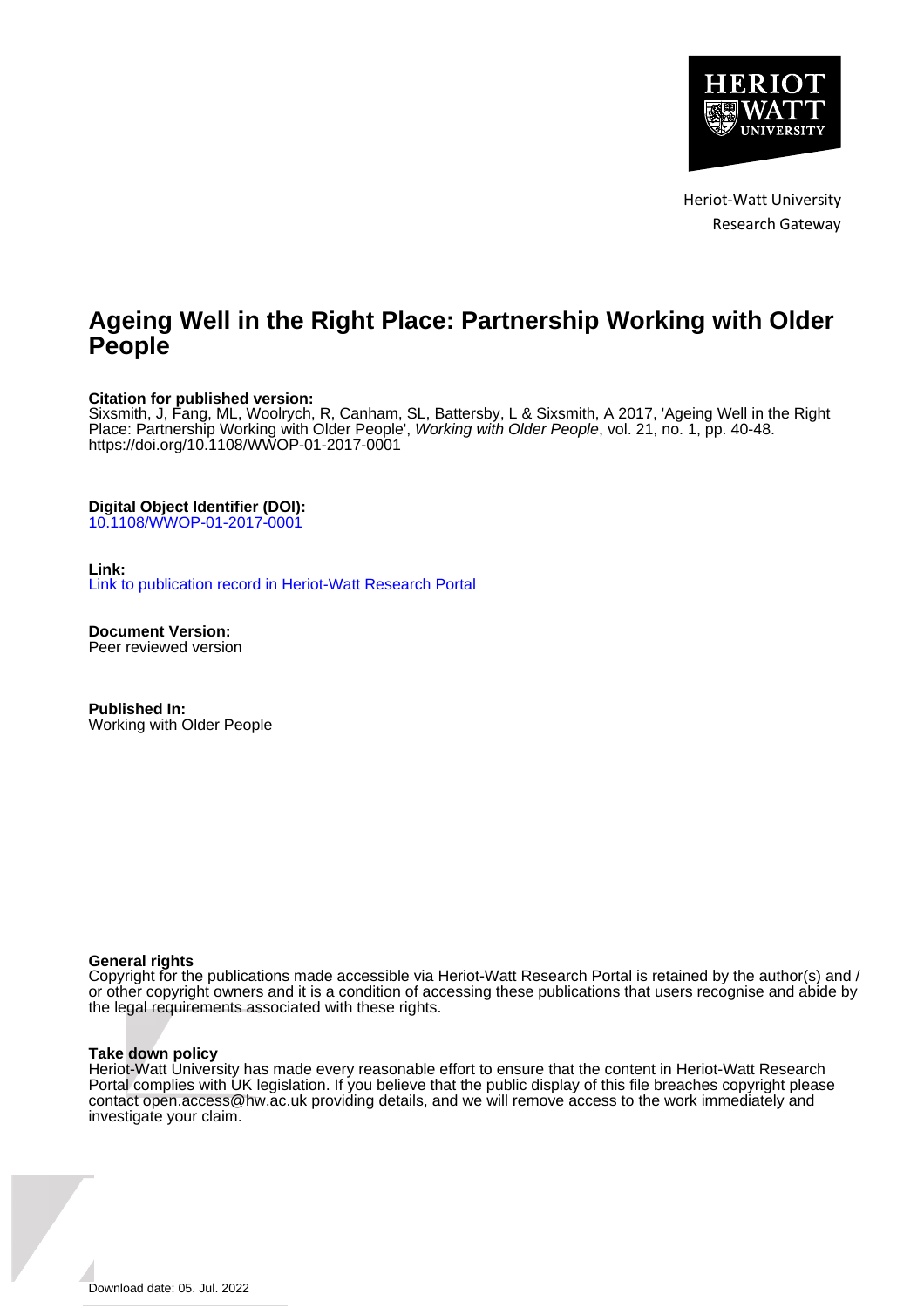### **Working with Older People**



# **Older People**

|                               | Journal:   Working with Older People                                                                       |
|-------------------------------|------------------------------------------------------------------------------------------------------------|
|                               | Manuscript ID   WWOP-01-2017-0001                                                                          |
| Manuscript Type:   Case Study |                                                                                                            |
|                               | Keywords: age friendly society, user involvement, ageing well, older people, keywords: partnership, policy |
|                               |                                                                                                            |

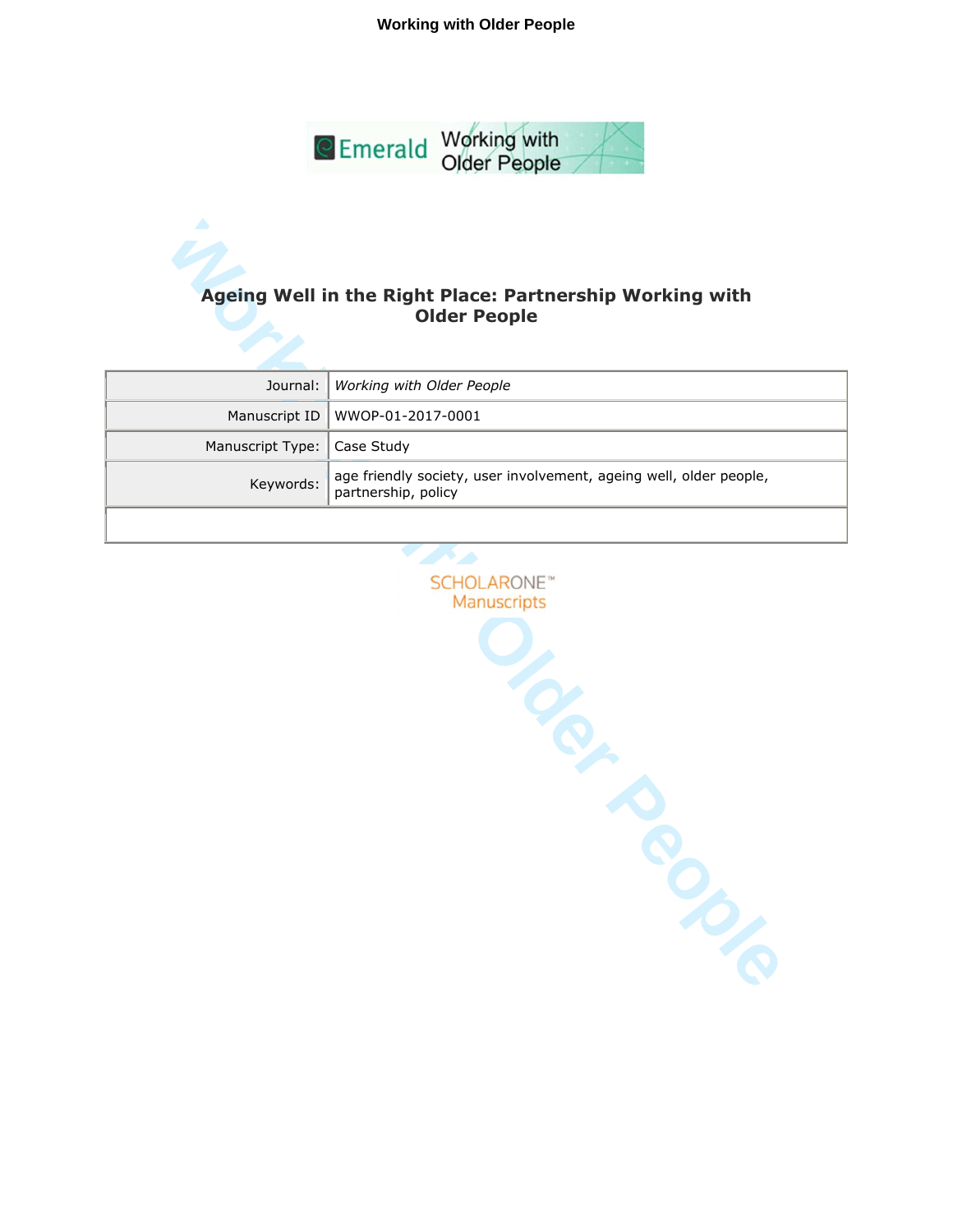### 

# Well in the Right Place: Partnership Working with Older People.<br>
ted to: Working With Older people<br>
issue entitled "Psychologies of Ageing: Research, Policy and Practice".<br>
All the second Protice and Practice".<br>
All the se **Ageing Well in the Right Place: Partnership Working with Older People.**

Submitted to: Working With Older people

Special issue entitled "Psychologies of Ageing: Research, Policy and Practice".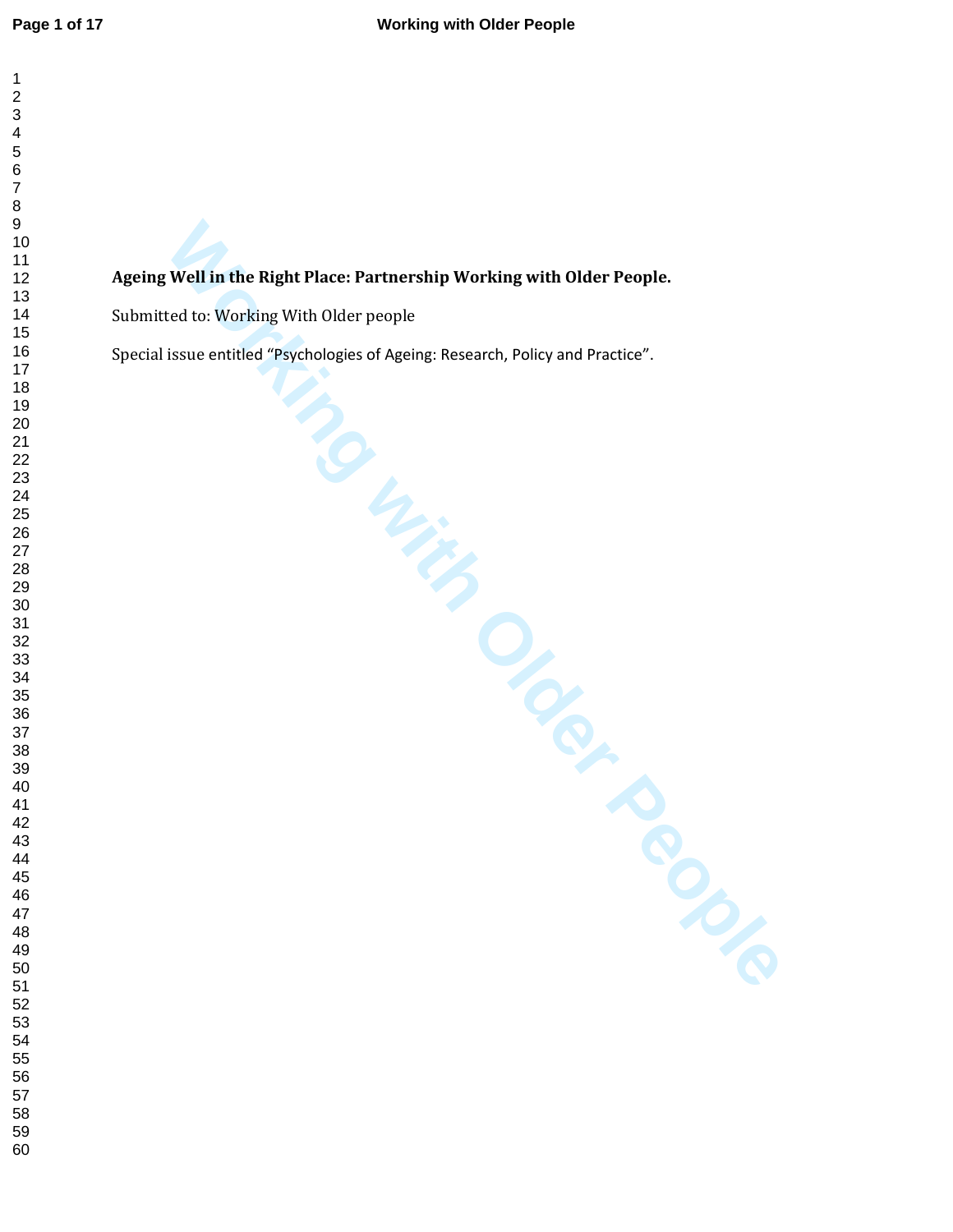### **Abstract**

**Purpose:** The provision of home and community supports can enable people to successfully age-inplace by improving physical and mental health, supporting social participation and enhancing independence, autonomy and choice. One challenge concerns the integration of place-based supports available as older people transition into affordable housing. Sustainable solutions need to be developed and implemented with the full involvement of communities, service organisations and older people themselves. Partnership building is an important component of this process. This article details the intricacies of developing partnerships with low-income older people, local service providers and nonprofit housing associations in the context of a Canadian housing development.

ndence, autonomy and choice. One challenge concerns the integration of place<br>is available as older poople ramstition this offordable housing. Sustimable solutions<br>sloped and implemented with the full involvement of communi **Approach:** A Community Based Participatory Approach was used to inform the data collection and partnership building process. The partnership building process progressed through a series of democratized committee meetings based on the principles of Appreciative Inquiry, four collaboration cafés with nonprofit housing providers, and four community mapping workshops with low-income older people. Data collection also involved 25 interviews and 15 photovoice sessions with the housing residents. The common aims of partnership and data collection were to: (i) understand the challenges and opportunities experienced by older people, service providers and nonprofit housing providers; (ii) identify the perspectives of service providers and nonprofit housing providers for the provision and delivery of senior-friendly services and resources; and (iii) determine actions that can be undertaken to better meet the needs of service providers and nonprofit housing providers in order to help them better serve older people.

**Findings:** The partnership prioritised the generation of a shared vision together with shared values, interests and the goal of co-creating meaningful housing solutions for older people transitioning into affordable housing. Input from interviews and photovoice sessions with older people provided material to inform decision making in support of ageing well in the right place. Attention to issues of power dynamics and knowledge generation and feedback mechanisms enable all fields of expertise to be taken into account, including the experiential expertise of older residents. This resulted in functional, physical, psychological and social aspects of ageing in place to inform the new build housing complex.

**Limitations:** The time and effort required to conduct democratized partnerships slowed the decision making process.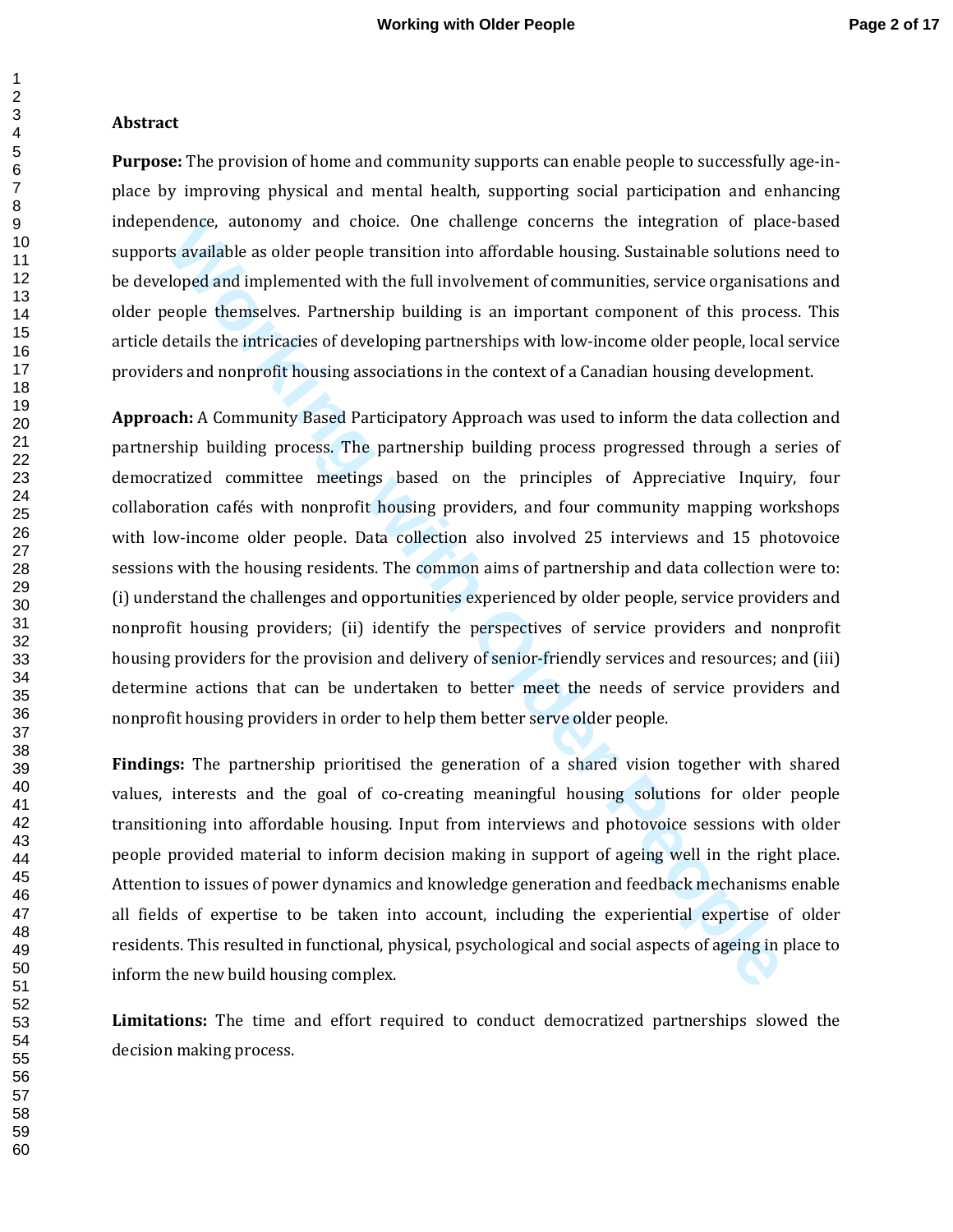### **Page 3 of 17 Working with Older People**

**We consider a spects of older people's everyday life in respect to both home consideration of older people's everyday life in respect to both home constrainty. Originality:** The findings confirm that the drive toward community partnerships is a necessary process in supporting older people to age well in the right place. This requires sound mechanisms to include the voice of older people themselves alongside other relevant stakeholders. Ageing well in a housing complex requires meaningful placemaking to include the functional, physical, psychological and social aspects of older people's everyday life in respect to both home and community.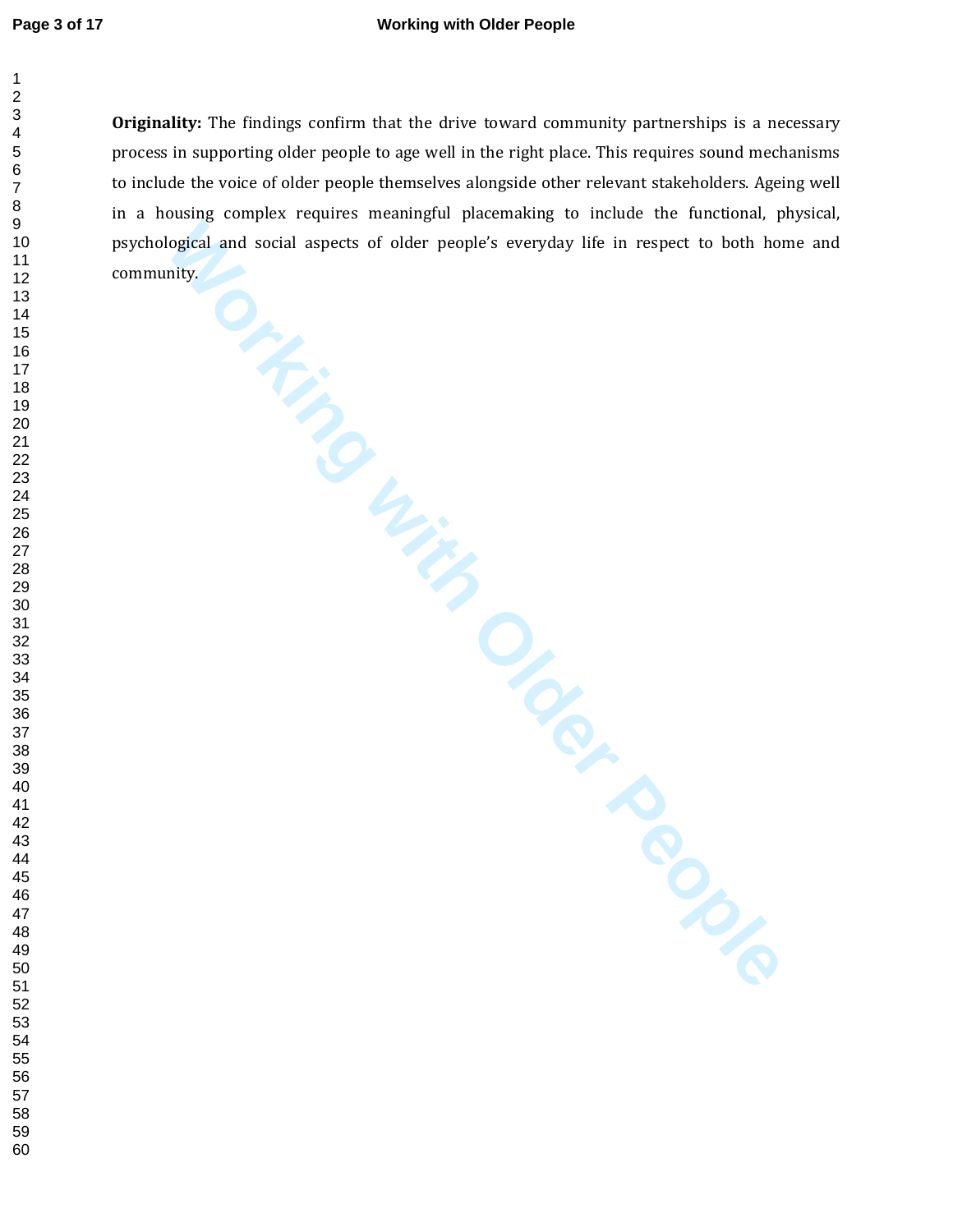### **Introduction**

With expected growth in the numbers of older people, especially those at oldest ages, a current societal concern has developed concerning how we will support and care for our older populations as they grow older and become more frail. By 2036 in Canada, one in four people is expected to be over the age of 65 years (United Way Lower Mainland, 2011). In the UK, adults over the age of 65 years account for 17.7% of the total population and this figure is projected to increase to 24.3% by 2039 (Humby, 2016). This demographic shift in population ageing is happening in most developed countries across the world, bringing with it new dilemmas on how best to support older populations' quality of life, health and wellbeing. The prospect of the growing cost of supporting an increasingly aged population has created a 'tsunami of alarmism' (Means & Evans, 2012) which has propelled a variety of cost saving measures to be considered such as the development of health and care related technologies (Weiner et al., 2003), service rationalizations across the public sector (Federation of Canadian Municipalities, 2013) and policies centring on the concept of 'ageing in place', especially in relation to housing and health (Sixsmith et al., forthcoming).

**Earth of Synchroot** and become more trail. By 2036 in Canada, one in four people is expected<br>count for 5 years (United Way Lower Mainhol, 2011). In the UK, adults over the age of 65 years (United Way Lover that and the in Ageing in place "refers to the ability to live in one's own home and community safely, independently and comfortably regardless of age, income, or ability level" (Centers for Disease Control and Prevention, 2013). This policy direction is driven by a number of assumptions that ageing in place: enables personal choice, facilitating the preferences of older people (Keating, Eales, & Phillips, 2013; Vasunilashorn, Steinman, Liebig, & Pynoos, 2011) and their families, has tangible quality of life and health benefits, holds cost benefits for both older people and society, and enables community participation conferring wellbeing benefits at social and intergenerational levels. However, research into actual ageing in place highlights a number of detrimental effects, in effect constituting an ideal forced on older people to make them less expensive (Vik & Eide, 2011). Ageing in place at home and in the local community can, as Sixsmith and Sixsmith (2008) have argued, be a negative experience. Home can be perceived as a prison, burden, or worrisome environment (Sixsmith & Sixsmith, 1991). This is especially so if the older person has limited financial resources with which to maintain their home (Carter, 2005), has physical, mental or mobility limitations which prevent them from getting out of the home or lacks the social and cultural capital needed to support social participation (Carter, 2005). Moreover, while ageing in place may be a desirable situation for some older people, it can be complicated by an increasing number of older people who need help amidst inadequate social programmes and services (Lehning et al., 2013) and require home modifications (Hwang et al., 2011). As such, the goals of ageing in place with its positive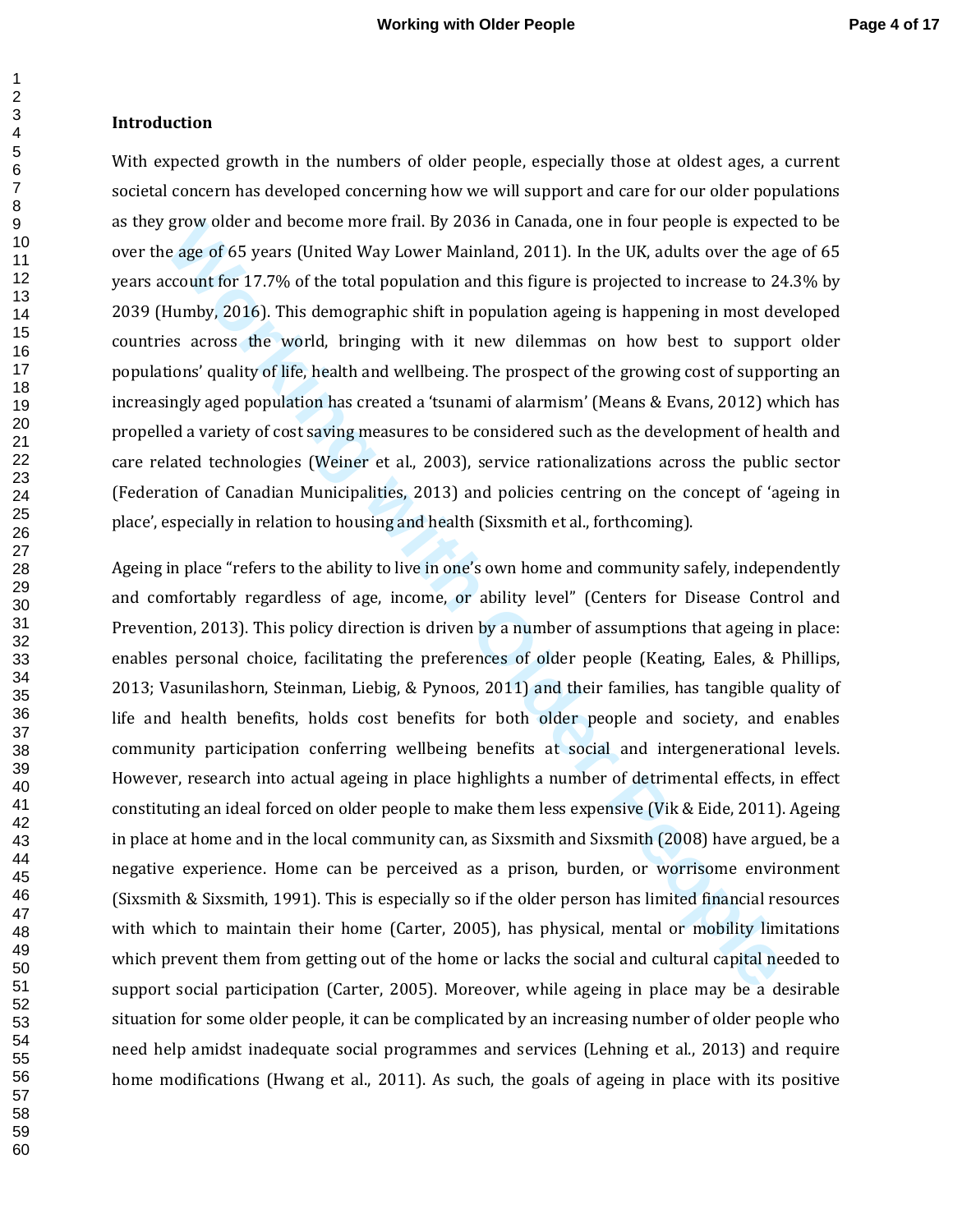### **Page 5 of 17 Working with Older People**

assumptions may act to prevent older people from seeking appropriate solutions to challenging living circumstances.

**Sall'** solution to ageing in place will not reap the personal and social benefits expelicy. Indeed, there is still much to be understood in terms of how older people live and how to best callo them to be understood in ter Certainly, attention to the diversity of needs, desires and wishes of older people suggests that a 'one size fits all' solution to ageing in place will not reap the personal and social benefits expected of such policy. Indeed, there is still much to be understood in terms of how older people live at home and in their communities and how to best enable them to achieve a good quality of life and mental health and how to tackle social isolation and exclusion (Sixsmith & Sixsmith, 2008). Simply helping older people to remain in their homes for as long as possible without providing for individual, social and cultural differences or improving housing is likely to leave many in sub-optimal, sometimes detrimental, living conditions. Further, the social and physical community as well as the service landscape needs to be conducive of positive ageing. This locates age-friendly communities as central to the social aim of ageing in place.

Acknowledging such problems, Golant (2015) has advocated for 'ageing in the *righ*t place'. However, the questions remain: Whose ageing? What place? Who decides? The stakeholders relevant to designing homes and communities for people to age in the right place include housing authorities, city planners and developers, builders, architects, health and social care professionals, voluntary sector personnel and so on. However, at the heart of such provision is the requirement for the genuine participation of older people, their families and carers in planning and design; a necessary step if age-friendly communities and homes are to be realized.

### **Partnership Working**

Building an understanding of the lived everyday realities of being older into the ageing in place transformation process may, as Rowles and Bernard (2013) have argued, need a strong disruption of current professional expertise-based planning processes and practices. This disruption requires more collaborative and partnership based models of design whereby simultaneous 'drawing on' and 'letting go' of expertise in a safe, trusting environment is encouraged. The aim in these models is to overcome the "benign ageism" that is implicit in the power relationships that legitimizes and confers decision-making authority to particular professionals and practitioners. The basic principle is that no one body of expertise can provide effective solutions to complex social problems such as the provision of housing and community settings for ageing in the right place. What is needed is a transcendence of disciplinary, inter-professional and sectoral boundaries such that innovative ways of thinking and working can emerge (Boger et al., 2016). Such transdisciplinary, innovative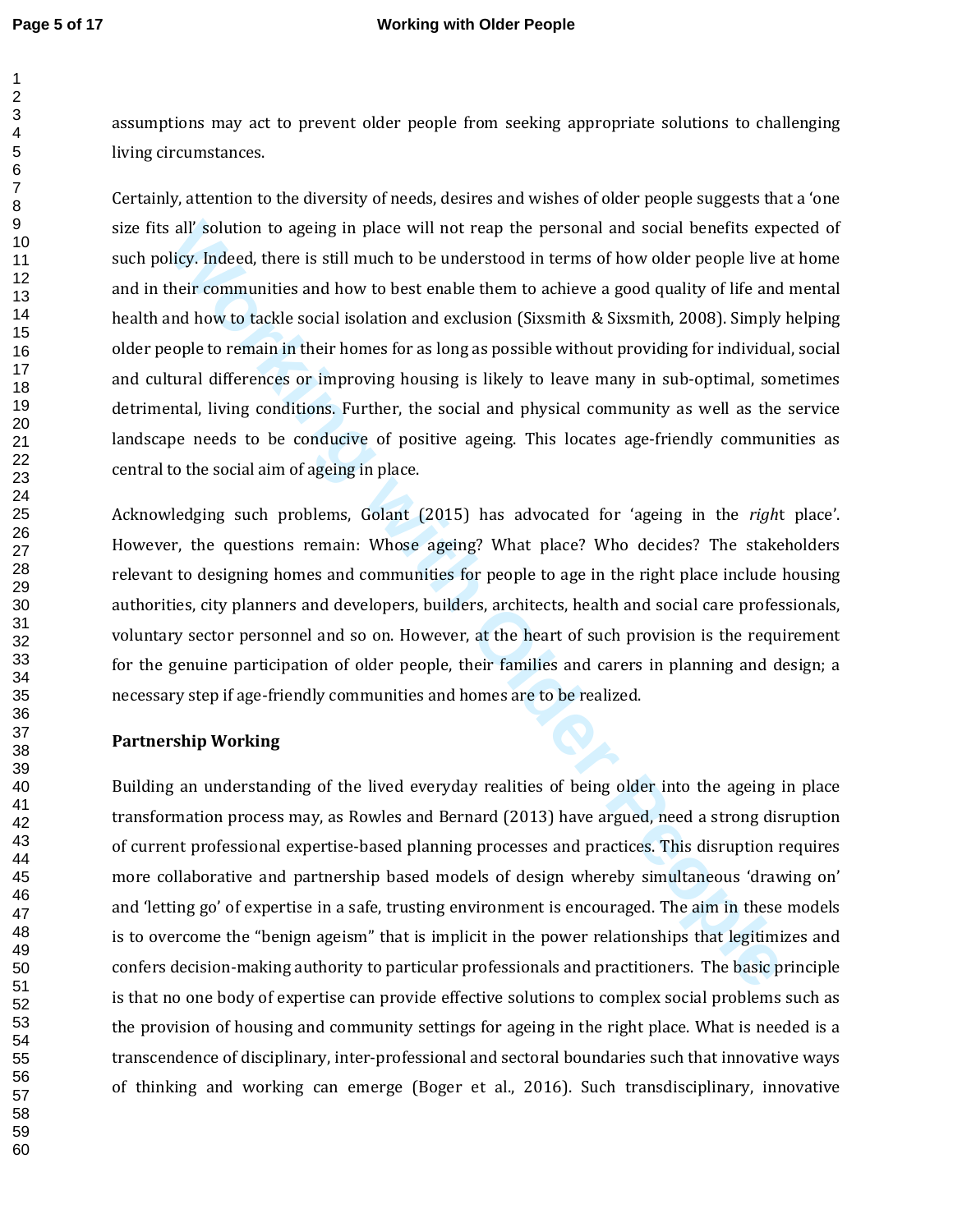approaches are important for ensuring that models of urban planning and ageing move beyond universal accessibility (i.e. adapting environments based on progressive disability) to ones that focus on environments that enable older adults to fulfill a positive role in old age (Fang et al., 2016).

borative and partnership model of working towards designing and building new rest presidents was undertaken in Vancouver, BC Canada in a project focused on building<br>hole rental housting for low-income escints (approximatel A collaborative and partnership model of working towards designing and building new residences for older residents was undertaken in Vancouver, BC Canada in a project focused on building a new affordable rental housing for low-income seniors (approximately \$300 per calendar month, significantly lower than market rental prices averaging \$1,200 per calendar month in the region). Rosewood Manor 1 was a run down 3-storey apartment block in Metro Vancouver, housing 149 seniors. In 2012, water damage to the structure resulted in a resident falling through the floorboard, provoking discussions of renovation and relocation between Rosewood City and the Rosewood Senior's Society who owned the land and the property. Rosewood Manor residents were reluctant to move, excluded from the renovation and relocation discussions, and viewed the impending move as a forced relocation. The discussions transitioned into plans to create a new build, Rosewood Towers, a 16-storey purpose-built high-rise apartment block with 296 units for able bodied, independent living older people developers, Rosewood Senior's Society, and Rosewood City envisioned this solution as a location for residents to age-in-place. Existing residents were not positive about this solution and felt that forced relocation would result in hardship and burden for them. To better include the residents in the development process, the research team at Simon Fraser University were asked to facilitate resident involvement and explore relocation experiences. In total, the relocation process spanned three years and transitions of residents from Rosewood Manor to the new Rosewood Towers were examined. Rosewood Manor was an established (but ageing) three-storey apartment building reserved for seniors with limited financial means where almost 70% were visible minorities of Chinese descent.

In order to provide for the voices of residents in the design, planning and development of Rosewood Towers, the research team formed a partnership with Rosewood City, the developers, Rosewood Senior's Society, residents and not-for-profit housing and service providers in the locality. The research was funded by the Vancouver Foundation to document and analyze residents' transitional experiences of forced relocation in order to foster meaningful ageing in place. A further objective concerned the promotion of older people as active 'placemakers' in community planning

 $\overline{a}$ 

<sup>&</sup>lt;sup>1</sup> The name of the housing complexes, the Senior's Society and the City have been changed to 'Rosewood' to maintain anonymity.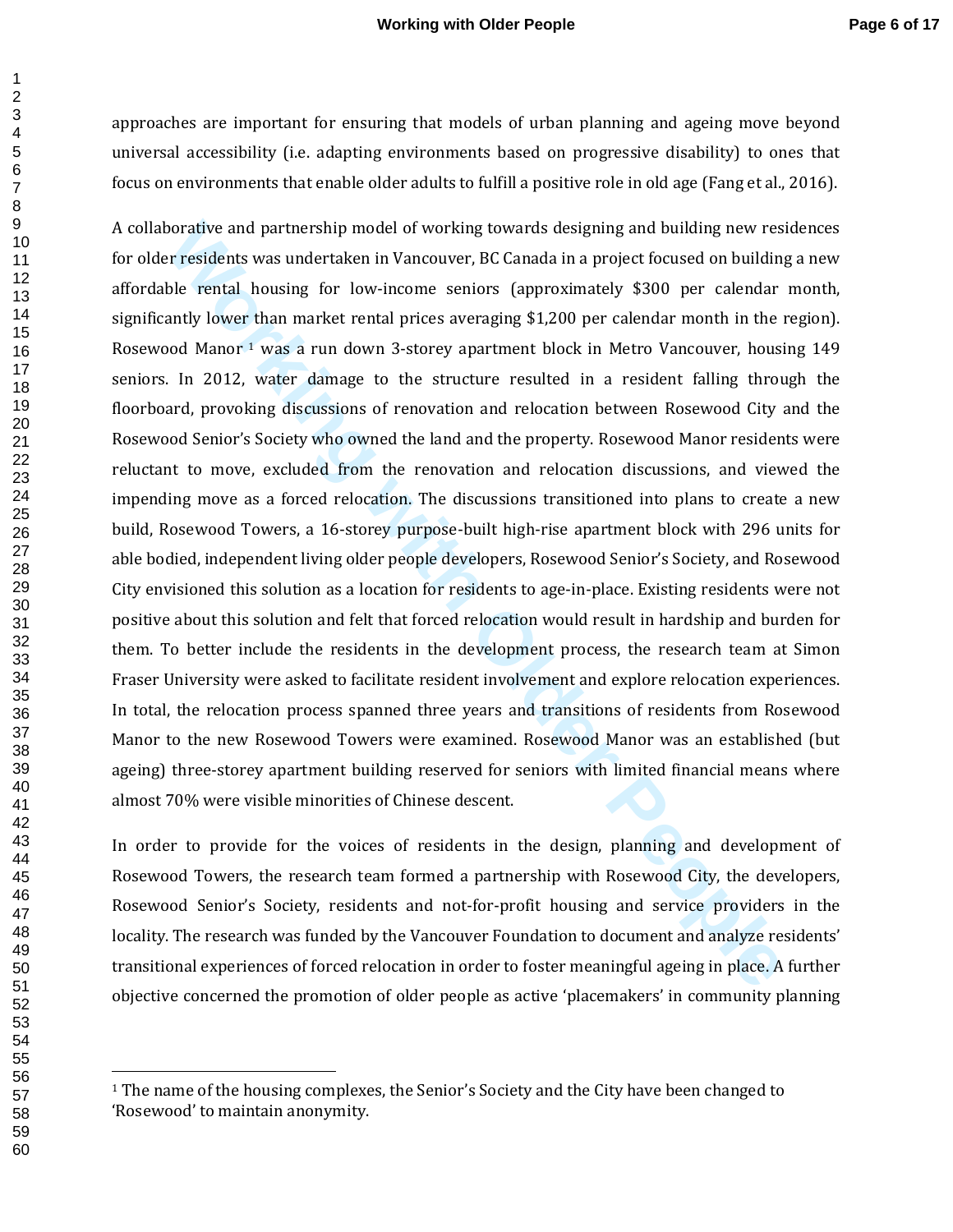### **Page 7 of 17 Working with Older People**

and development. The remaining sections of this paper discuss the collaborative, partnership process.

Creation and maintenance of the partnership progressed guided by partnership synergy theory which holds that the fair and equitable combining of skills and resources of multiple stakeholders increases the research process and achievability of results over time (Lasker, Weiss, & Miller, 2001). Creating a partnership set the scene for positive conceptualisations of ageing in place that could translate into the development and implementation of sustainable solutions with involvement from communities, organizations and the people affected.

The research took a Community Based Participatory Research (CBPR) approach over a 2-year period. CBPR aims to bring marginalized, often powerless and misunderstood, voices to the fore within social processes; in this case, the voices of residents in the planning process whereby tokenistic involvement is avoided and replaced with genuine community engagement. CBPR constitutes an approach to research in which researchers and community stakeholders (both individuals and organizations) form equitable partnerships and co-construct research for the mutual and complementary goals of community health improvement and knowledge production (Minkler & Wallerstein, 2008).

holds that the fair and equitable combining of skills and resources of multiple stake<br>es the research process and achievability of results over time (Lasker, Weiss, &<br>Creating a partnership set the scene for positive conce Partnership working began by developing a shared vision not just for the development of the new build, but also for engaging older people in design and planning process. This sense of shared venture created the medium for shared values, interests and goals underpinning the vision for the new housing development, and these emerge alongside a sense of solidarity between partners. In order to promote shared vision, values and interests, appreciative inquiry techniques were used. Appreciative Inquiry (Cooperrider, 2004; Cooperrider & Whitney, 2005) supports groups with different knowledge bases, points of reference and ways of thinking to share ideas and work practices in an atmosphere of valuing difference, openness and trust. It also encourages active listening and joint solution building. Moreover, Appreciative Inquiry emphasizes the key participatory principles of 1) propositional knowing where people collaborate to design appropriate questions and methods, 2) practical knowing in which knowledge is applied within practice, 3) experiential knowing based on experiences in everyday and working lives, and 4) presentational knowing which highlights the application of new forms of understanding within collaborative frameworks (Heron & Reason, 2006). Such forms of knowing are all deemed equally important to solving complex social problems. These principles were introduced to the Rosewood project partnership in committee meetings and in dialogues led by the research team.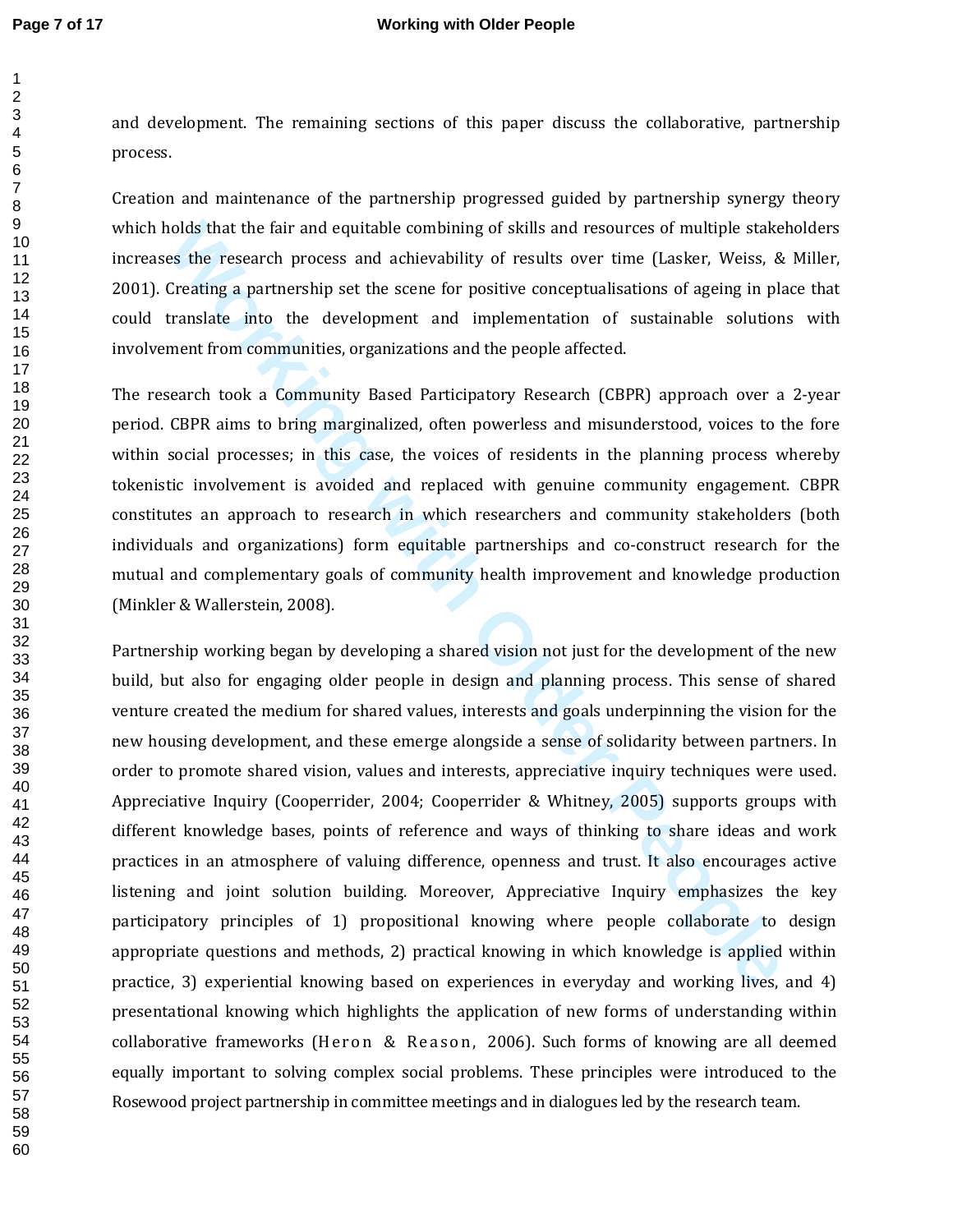Committee meetings were initiated with the development of terms of reference which all partners shaped and agreed. Dialogues during meetings progressed beyond the business of project management to an appreciation of power dynamics and differentials inherent in the partnership (Lawthom et al., 2007). In this way, there was a movement towards the *democratization of content*  of the meetings as older people began to take control of shaping the meeting agendas and fully contributing to discussions and a *democratization of method* as joint decision making was facilitated. Meetings were regularly held within local community settings to facilitate local attendance, bring planners into the community and highlight value of the community. A key element of committee work was the celebration of achievements from all partners and feedback to the Rosewood residents. A further important aspect of committee work was facilitation of site visits by 'grandfathered' and future residents as the building progressed to provide reassurance that the structural and aesthetic promises of the developers were coming to fruition.

### **Informing the Partnership**

Inom et al., 2007). In this way, there was a movement towards the *democratization* of peoplering is as older people began to take control of shaping the meeting agendas are meetings as older people began to take control As part of the CBPR approach, interviews were undertaken with older people (n=25) once they had transitioned out of Rosewood Manor. These semi-structured in-depth interviews (Longhurst, 2009) captured resident relocation experiences. As many of the residents were of Chinese origin and did not speak English as their first language, the interviews were conducted, when necessary, in Mandarin or Cantonese. For residents who struggled to verbally articulate their experiences, the option to take part in the research extended to photovoice sessions. Photovoice is a visual method (Wang & Burris, 1997) grounded in qualitative participatory research principles used to explore personal experiences of a particular phenomenon (Nowell, Berkowitz, Deacon, & Foster-Fishman, 2006). This method is often used to facilitate community engagement whilst simultaneously producing powerful images that have the potential to influence policy agendas in the areas of public health, education and social work (Catalani & Minkler, 2010). As such, photovoice was well suited to serve the purposes of this research and was selected to capture sense of place needs of residents  $(n=16)$ .

A series of 4 participatory mapping workshops (Fang et al., 2016) were also conducted in which residents and service providers (n=38) worked on visioning homes and community as age-friendly places. Participatory mapping is used in public health and policy realms to raise awareness of community issues, facilitate local decision-making and empower communities to be active placemakers (Corbett, 2009). These workshops involved presentation of the ideas surrounding ageing in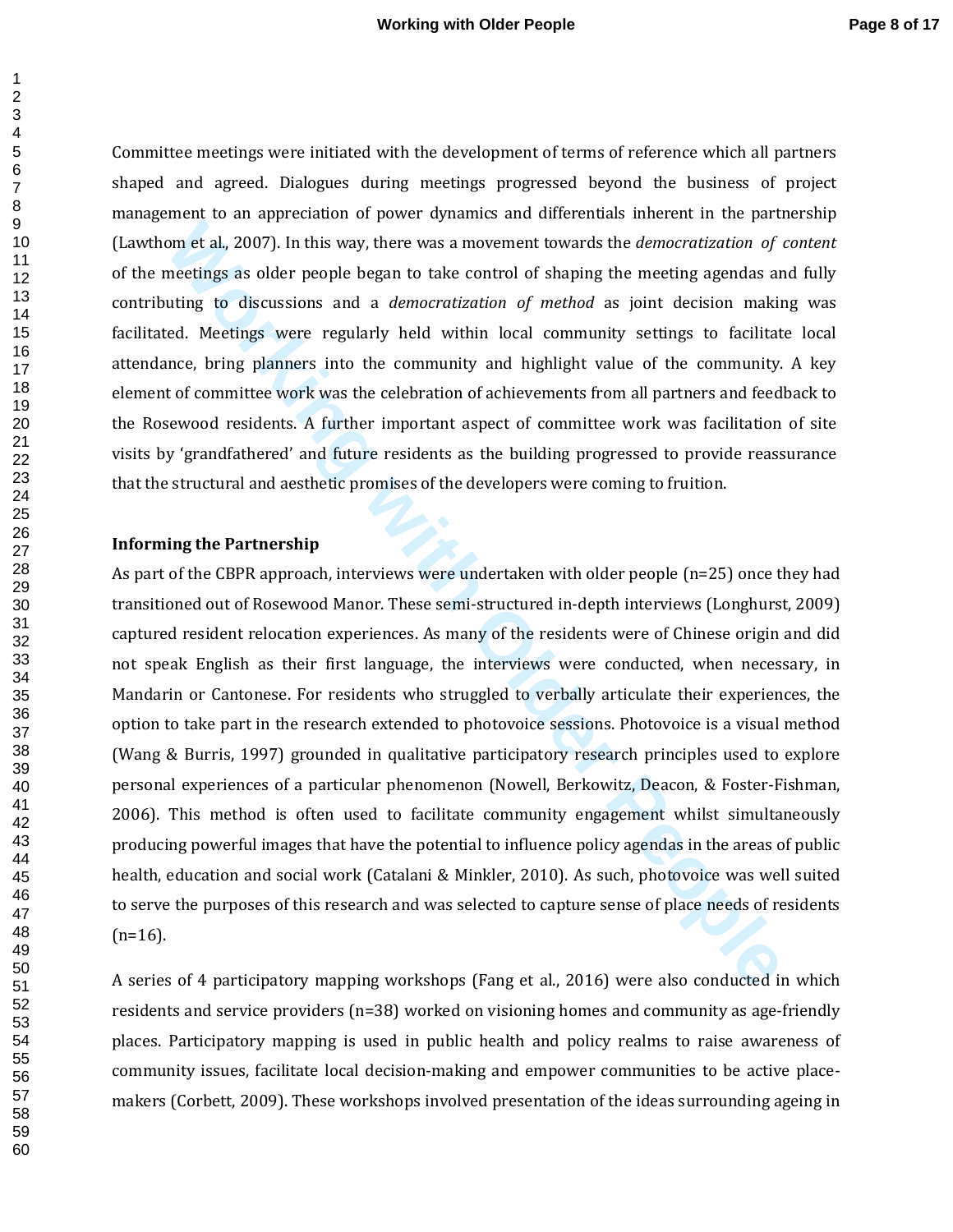### **Page 9 of 17 Working with Older People**

place within Rosewood Towers, presentation of the resident stories (drawn from the interviews and photovoice sessions) and experiential group walks around the community to map leisure, service and amenity spaces. Large scale maps and plans were used to focus attention on the local community and Rosewood Towers. The workshops concluded with discussions of ageing in place in the home and community and how this could translate into living in Rosewood Towers.

Finally, 4 collaboration cafés were held with service providers (n=21) to enable them to identify the barriers and facilitators to providing existing services in the community and to identify actions that can be undertaken to meet the needs of the nonprofit housing sector in order to better serve older people. Collaboration cafés are based on the idea of world cafés (Brown, 2002) which bring people together in informal café type settings to openly discuss a given topic of mutual interest, thereby surfacing collective knowledge, sharing ideas and deepening understanding of the issues involved. Café outcomes should lead to actionable knowledge in the form of action plans or improved decision-making and innovation practices.

### **Working Towards Ageing Well In and Around Rosewood Towers**

**EXECTS WATER WATER CONDUCTS CONDUCTS CONDUCTS** and information and information and information contests were held with service providers (n=21) to enable them to ider<br>such facilitations to providing existing services in t The primary aim of the data collection was to translate experiences of relocation and sense of place into design for living. However, this information also served to input into the importance of building partnerships (Jones & Barry, 2011) to inform decisions on how Rosewood Towers could provide for ageing in the right place. Research findings were continuously presented in committee meetings so that all partners were fully aware of ageing in place functionality and participation issues. In terms of functionality, resident interview and community mapping findings indicated the need for access to grocery stores, health services and transportation close to Rosewood Towers. One problem was insufficient time allotted to cross the main road outside of Rosewood Towers in order to reach the shops opposite. Here, resident concerns very much reflect the World Health Organisation (WHO, 2007) checklist of age-friendly cities which covers:

Outdoor spaces and buildings; Transportation; Housing; Social participation; Respect and social inclusion; Civic participation and employment; Communication and information; and Community and health service. (WHO, 2007)

To address these issues, the partnership worked with local shops and service providers to deliver groceries to apartments and support health service providers' use of communal spaces in the building. Transportation links were developed with local bus services and voluntary private transport services. Finally, work with the local municipality resulted in the installation of new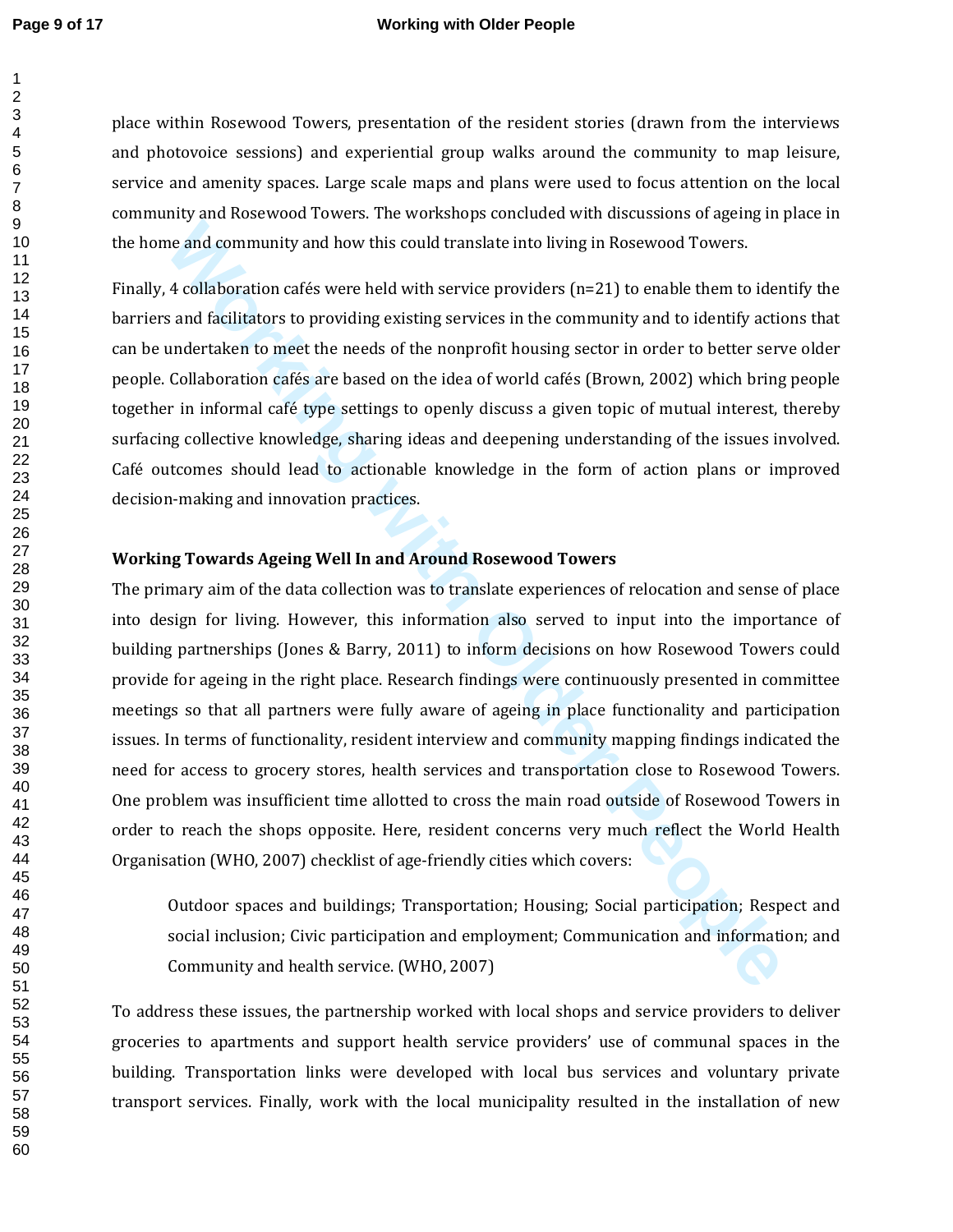### **Working with Older People Page 10 of 17 Page 10 of 17**

traffic lights outside Rosewood Towers to lengthen the time allotted for pedestrians to cross the road safely. This meant that residents were supported in their access to local shops, leisure and park facilities. As the research findings highlighted that residents were often unaware of local provision, the developers and local municipality undertook awareness raising promotions to ensure greater knowledge local services. This reduced resident fears that living in high rise apartments might limit mobility and participation. Central to any redevelopment initiative is, "the active development of trust and the social relationships (Hibbitt, Jones, & Meegan, 2001, pg. 141)" between persons who are directly (residents) and indirectly (local community stakeholders) impacted and those with decision-making powers (municipal government and developers).

greater knowledge local services. This reduced resident fears that living in higher greater knowledge local services. This reduced resident fears that living in highs that the several transmit of trust and the social relat Resident concerns highlighted the need for apartments to be safe, secure and comfortable, accessible, affordable and provide facilities for washing and drying clothes. In this way, residents reiterated that the psychological components of home (Iwarsson et al., 2007; Sixsmith, 1986) are as important as the functional requirements. Working with this knowledge, the partnership emphasized how these aspects of the new build were taken into account when developing the new apartments. As the rental cost of Rosewood Towers was significantly higher than it had been at Rosewood Manor (which caused concern to former residents), service providers and developers worked with the residents to access welfare support to pay a portion of the rental costs. Nevertheless, some Rosewood Manor residents were still unable to afford the higher rental costs and so decided not to move into Rosewood Towers.

In terms of social participation and reduction of loneliness, the research findings highlighted the need for acceptance of pets, places for family members to stay, social and communal spaces, and a regard for cultural sensitivities and language differences. This last issue is particularly important given that immigrant older people are at greater risk of experiencing social isolation, loneliness and reduced social participation (Stephens, Alpass, Towers, & Stevenson, 2011; de Jong Gierveld, Van Tilbur, & Dykstra, 2006) and that those who are more socially integrated tend to live longer (Antonucci et al., 2014). Accordingly, there is evidence to suggest that pet ownership can directly enhance health and wellbeing or indirectly act as a buffer against stressful events, particularly for older people (Garrity, Stallones, Marx & Johnson, 1989; Winefield, Black, & Chur-Hansen, 2008). Yet, despite strong representation from older people and the Rosewood Seniors Society that pets are perceived as family members and provide older people with necessary companionship, the management of Rosewood Towers maintained that no pets were allowed to live on premises. This meant that several Rosewood Manor residents chose not to move in rather than lose their pets.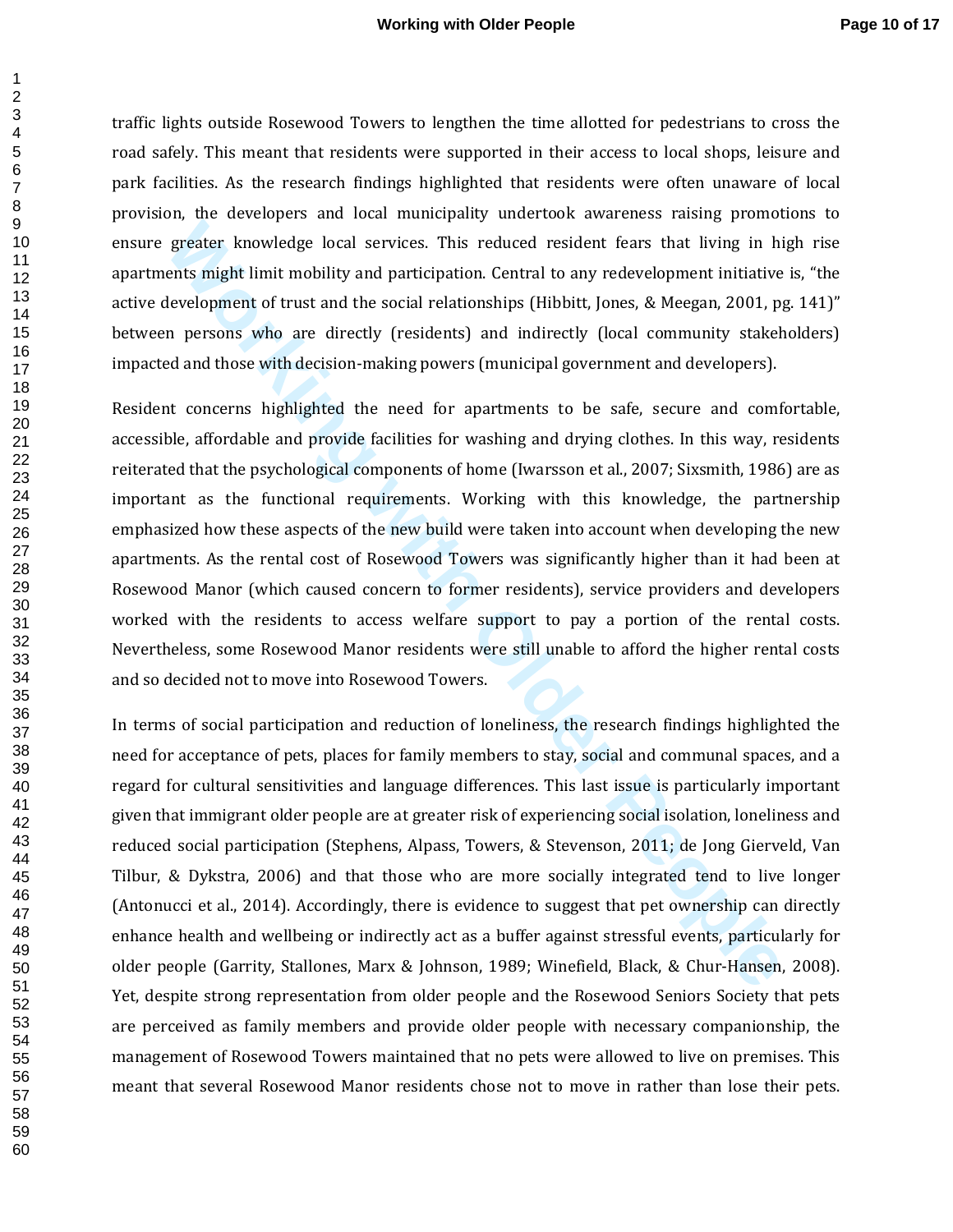### **Page 11 of 17 Working with Older People**

ed light and airy, minimizing trip hazards. Secure locks on public facing doors also in so f safety and security. Finally, the residents, service providers, the municipal gramagement collaborated to put in place a range of However, in terms of providing for resident wishes, there were architect designed communal spaces for family and social gatherings, equipped with refreshment areas. The communal areas were located beside the washing and drying facilities so that residents could socialize while doing household chores. In addition, these facilities were not located in basement areas so that they remained light and airy, minimizing trip hazards. Secure locks on public facing doors also increased feelings of safety and security. Finally, the residents, service providers, the municipality and building management collaborated to put in place a range of in-house activities and programs based on knowledge gained from interviews and community mapping methods. Here, outside social groups and activity provision was made available to residents as well as resident groups being formed so that skills and resources could be shared between residents. For example, resident musicians were engaged in voluntarily providing music for social gatherings or teaching musical instruments. Finally, building management ensured that notices and alarm systems were posted and signaled in key languages of residents in the building (eg. English, Cantonese). In this way, residents felt more at home and a sense of belonging to the apartment community and able to develop social roles and social ties which are so vital to good quality of life (Victor et al., 2009; Mistry et al., 2001).

An evaluation of the participation of older people within the partnership has begun and is ongoing. The older adult residents expressed a gradual reduction of the 'us and them' (Perdue, Dovidio, Gurtman, & Tyler, 1990) mentality which was prevalent at the beginning of the process. This dissipated as the complexity of working with building regulations, organizational barriers and service provision restrictions were all jointly discussed and adequate feedback was provided to resident questions. Perhaps more importantly, their own role in decision making, taking into account such complexity, provided a sense of ownership of the outcomes of the partnership work. As residents moved into the building, their overall assessment of their new housing solution was overtly positive as a place in which to grow older. Interestingly, the high quality finish of the building, communal furnishings and functional layout were all well received with some residents in disbelief that their home was a place of such beauty. Designing for ageing in place does not need to result in drab spaces and places.

### **Concluding Remarks**

The drive towards ageing in place has progressed despite indications that this is not always the best housing solution for older people. It has been argued that ageing in place requires attention to community places as well as home spaces (Sixsmith and Sixsmith, 2008). In addition, the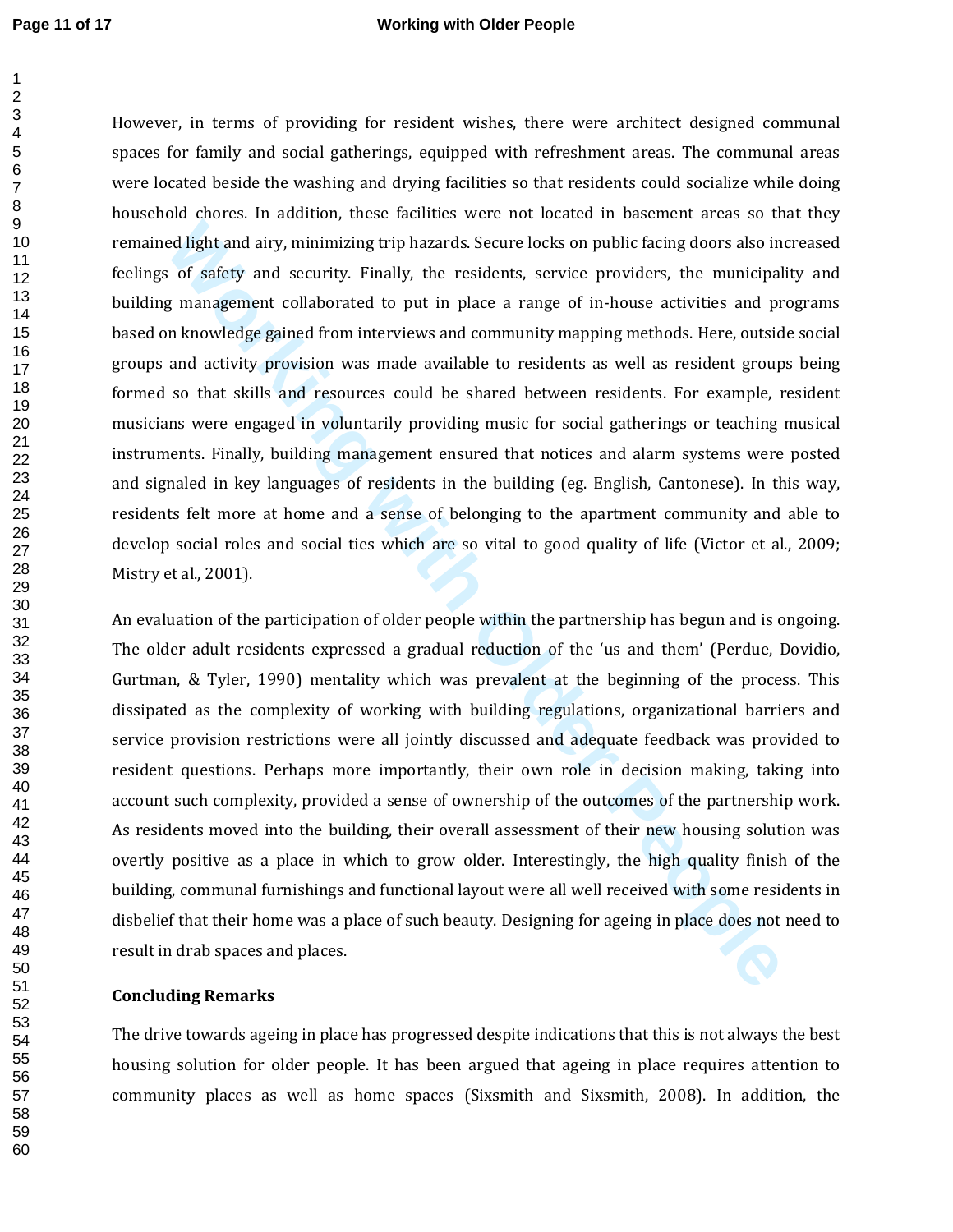psychological, social and service landscape all need to be taken into consideration. Given the complexity of the problem area, transdisciplinary, collaborative partnership working provides one way to work towards ageing well in the right place. The involvement of older people in the partnership is a crucial element of the success of such enterprise. However, it is 'genuine' active involvement in the work of the partnership rather than a tokenistic, passive 'presence' that was instrumental in the effective creation of meaningful places for older people to live (Pratesi et al., 2013). Here, the voice of older people was enhanced through the principles of appreciative inquiry as well as the prioritisation in committee meetings of the experiential relevance of their stories.

**Examental in the work of the partnership rather than a tokenistic, passive 'presence' the method in the effective creation of meaningful places for older people to live (Prate: Here, the voice of older people was enhanced** It is worthwhile to point out some limitations of this kind of participatory approach. The effort and commitment on the part of partners to meaningfully engage their organisations and communities can be very demanding and time consuming, extending the duration of projects and complicating the ability to make quick decisions. This could be frustrating at times. Moreover, there is no clear evidence that participatory approaches lead to significant health and social outcomes. Despite these caveats, the older people who took part in this partnership felt that their experience was valued, their expertise as older people recognised and their power enabled as joint decision makers. The democratization of partnership working in terms of both structure and process challenged conventional power relationships and opened opportunities for positive experiences of ageing in place.

As a lasting testament to the work of the partnership, the Rosewood Towers project has attracted both international and local acclaim. The project received a community excellence award from Rosewood City for building successful partnerships. As well, a Chinese delegation of scholars and architects visited Rosewood Towers and bestowed an annual fund for residents to enhance and sustain levels of social participation. The model of partnership working was embraced and an ageing in place tour was organised to mobilise knowledge from the project and associated research. Other benefits of the project have included the attraction of further funded projects stemming from established community relationships between the Rosewood Seniors Centre and the University.

Further research into placemaking with older people within the Rosewood project is planned and data analysis is continuing alongside dissemination of findings. At present, the project strongly suggests that well thought through partnership working can enhance opportunities for ageing well in the right place.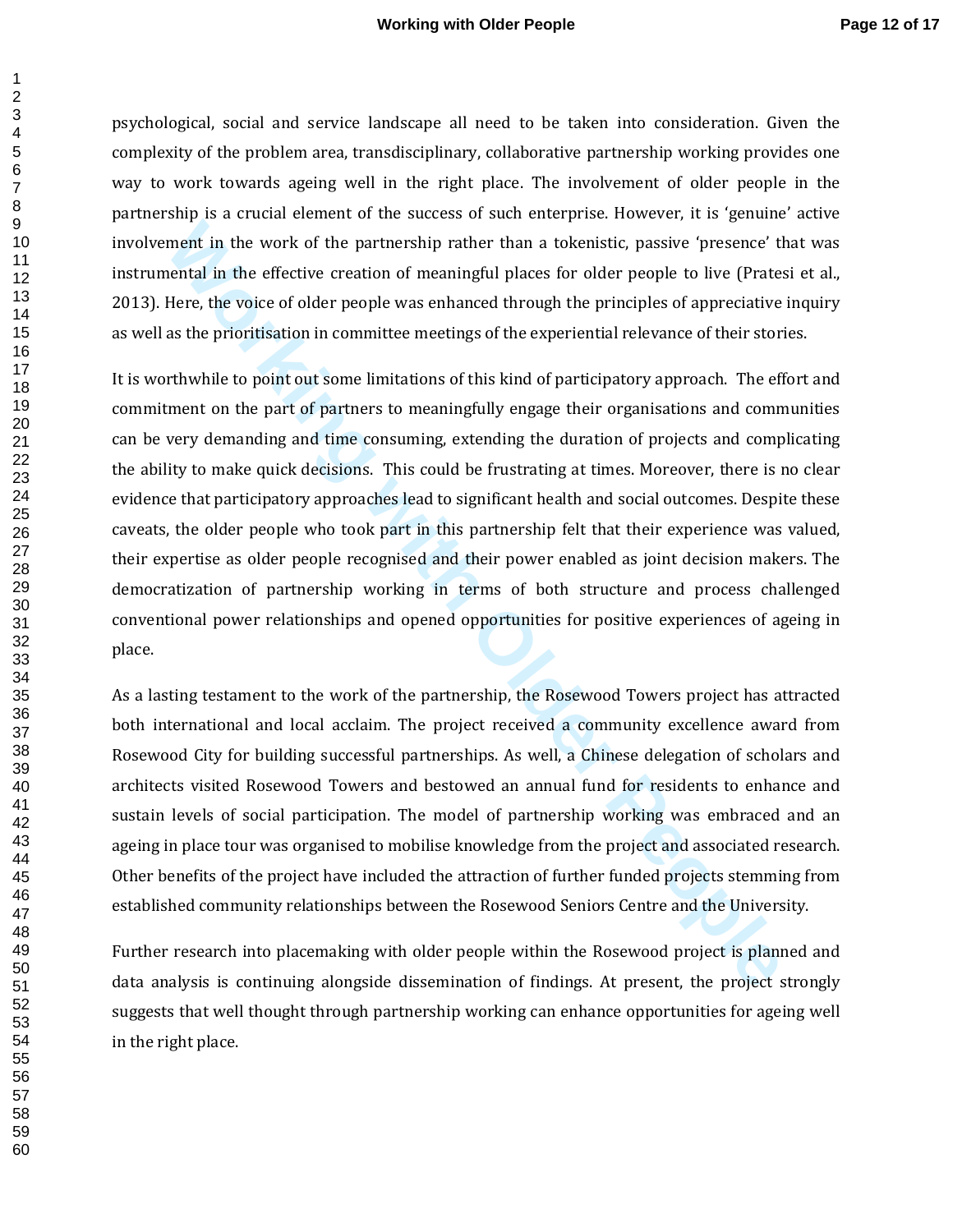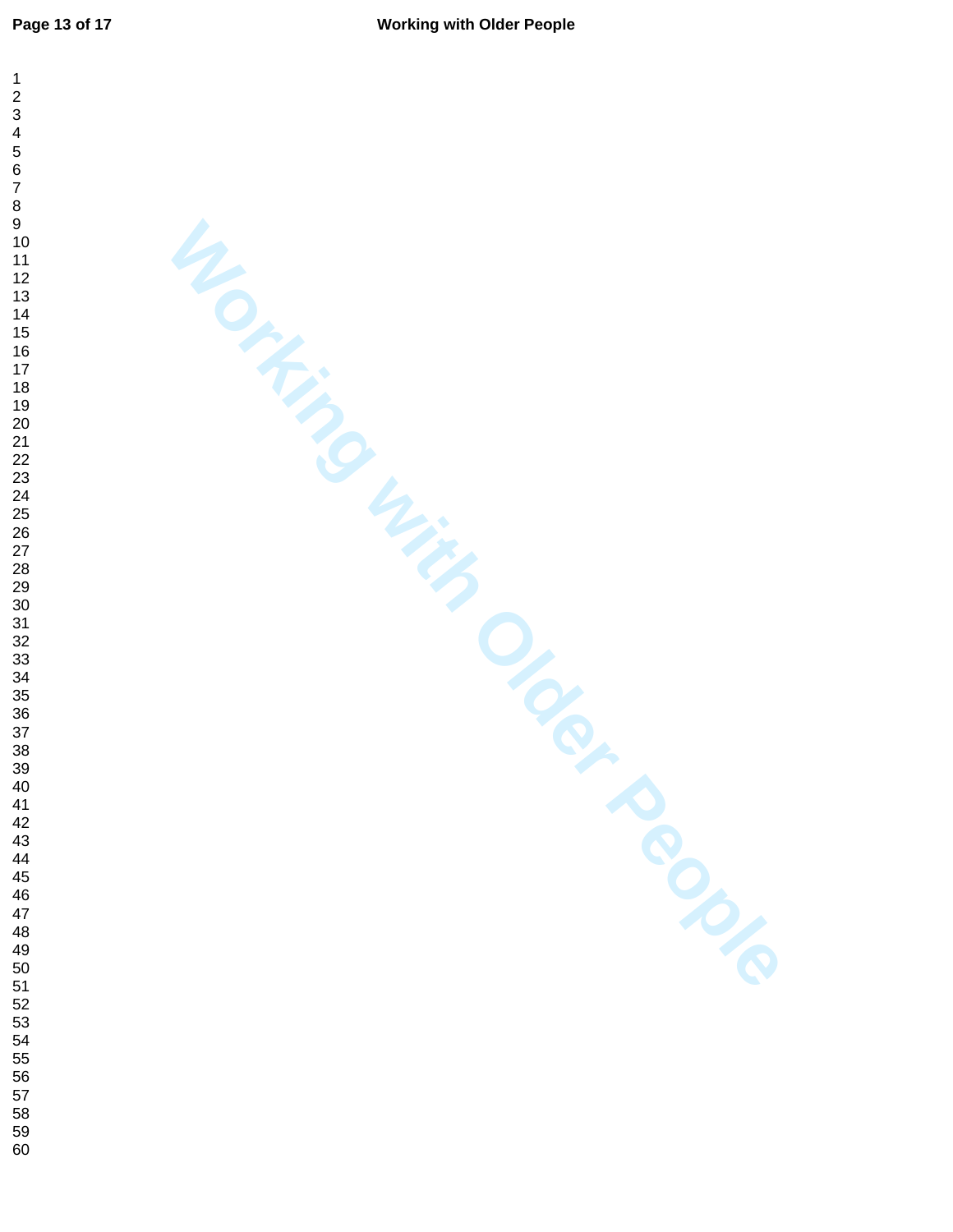### **References**

Antonucci, T., Ajrouch, K., and Birditt, K. (2014). The convoy model: Explaining social relations from a multidisciplinary perspective. *Gerontologist, 54*(1), 82-92.

J. Jackson, P., Mulvenna, M., Sixsmith, J., Sixsmith, A., Mihailidis, A., Kontos, P., Polgar, J.<br>virch, A. and Martin, S. (2016). Principles for fostering the transdisciplinary developmetechnologies. *HDT Disability and Re* Boger, J. Jackson, P., Mulvenna, M., Sixsmith, J., Sixsmith, A., Mihailidis, A., Kontos, P., Polgar, J., Grigorovich, A. and Martin, S. (2016). Principles for fostering the transdisciplinary development of assistive technologies. *IIDT Disability and Rehabilitation: Assistive Technology*. Pages 1-11 Accepted 04 Feb 2016, Published online: 07 Apr 2016. http://dx.doi.org/10.3109/17483107.2016.1151953

Brown, J. (2002). *The World Café: Living knowledge through conversations that matter*.

Carter, T. 2005. The influence of immigration on global city housing markets: The Canadian perspective. *Urban Policy and Research* 23 (3):256-286.

Catalani, C., & Minkler, M. (2010). Photovoice: A review of the literature in health and public health. *Health Education & Behavior, 37*(3), 424-451.

Centers for Disease Control and Prevention. (2013). Healthy places terminology. Available: https://www.cdc.gov/healthyplaces/terminology.htm

Cooperrider, D. L. (2004). *Advances in Appreciative Inquiry: Constructive Discourse in Human Organization.* Oxford: Elsevier Science.

Cooperrider, D., & Whitney, D. D. (2005). *Appreciative Inquiry: A Positive Revolution in Change*. Berrett-Koehler Publishers.

Corbett, J. (2009). *Good practices in participatory mapping*. International Funder for Agricultural Development, United Nations, Geneva, Switzerland.

de Jong Gierveld, J., Van Tilburg, T., & Dykstra, P. A. (2006). Loneliness and social isolation. *Cambridge handbook of personal relationships*, 485-500.

Fang, M. L., Woolrych, R., Sixsmith, J., Canham, S., Battersby, L., & Sixsmith, A. (2016). Place-making with older persons: Establishing sense-of-place through participatory community mapping workshops. *Social Science & Medicine, (Advanced e-pub ahead of print).*

Federation of Canadian Municipalities. (2013). *Canada's Aging Population: The municipal role in Canada's demographic shift*. Available:

https://www.fcm.ca/Documents/reports/Canadas Aging Population The Municipal Role in Cana das\_Demographic\_Shift\_EN.pdf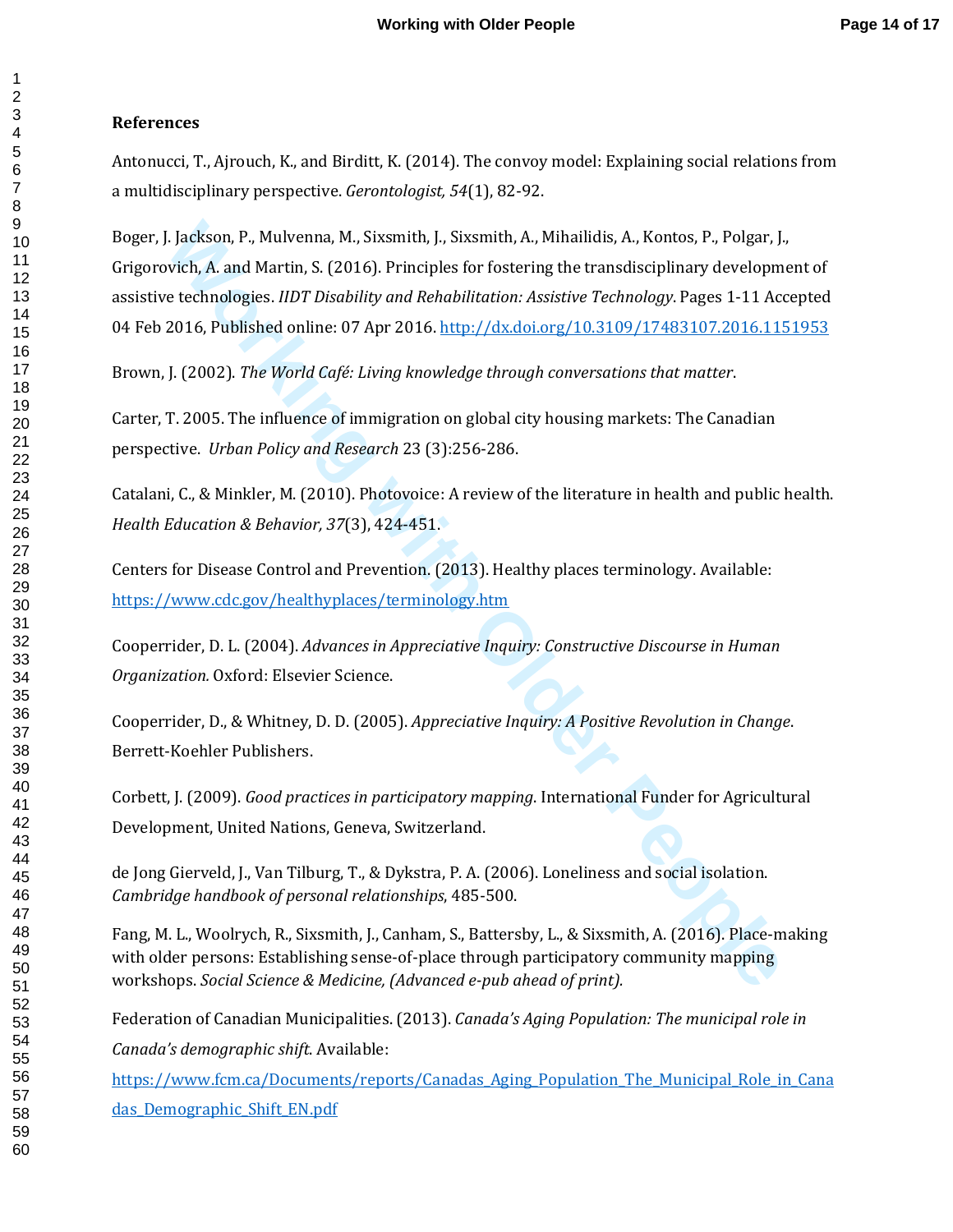Garrity, T. F., Stallones, L. F., Marx, M. B., & Johnson, T. P. (1989). Pet ownership and attachment as supportive factors in the health of the elderly. *Anthrozoös*, *3*(1), 35-44.

Golant, S. (2015). *Aging in the Right Place*. Towson: Health Professions Press.

Hwang, E., Cummings, L., Sixsmith, A. and Sixsmith, J. (2011). Impacts of housing adaptations on aging-in-Place. *Journal of Housing for the Elderly, 25*(3), 246-257.

*F.*, *C.*, (ummings, L., Sixsmith, A. and Sixsmith, 1. (2011). Impacts of housing adaptations<br> *R. P. (ummings, L., Sixsmith, A. and Sixsmith, 1. (2011). Impacts of housing adaptations*<br> *J.* and Reason, P. (2006). The pr Heron, J. and Reason, P. (2006). The practice of co-operative inquiry: Research with rather than on people. In Reason, P and Bradbury, H. (eds) *Handbook of Action Research*, 144-154: Concise Paperback Edition.

Hibbitt, K., Jones, P., & Meegan, R. (2001). Tackling social exclusion: The role of social capital in urban regeneration on Merseyside — From mistrust to trust? *European Planning Studies, 9*, 2.

Humby, P. (2016). *Overview of the UK population: February 2016*. London, UK: Office for National Statistics.

Iwarsson, S., Wahl, H. W., Nygren, C., Oswald, F., Sixsmith, A., Sixsmith, J., Szeman, Z. and Tomsone, S. (2007). Importance of the home environment for healthy aging: conceptual and methodological background of the European ENABLE-AGE Project. *Gerontologist, 47*(1), 78-84.

Jones, J., & Barry, M. M. (2011). Exploring the relationship between synergy and partnership functioning factors in health promotion partnerships. *Health Promot Int, 26*(4), 408-420.

Keating, N., Eales, J., & Phillips, J. E. (2013). Age-friendly rural communities: Conceptualizing 'bestfit'. *Canadian Journal on Aging/La Revue canadienne du vieillissement, 32*(04), 319-332.

Lasker, R. D., Weiss, E. S., & Miller, R. (2001). Partnership synergy: a practical framework for studying and strengthening the collaborative advantage. *Milbank quarterly, 79*(2), 179-205.

Lawthom, R., Sixsmith, J. and Kagan, C. (2007). Interrogating power: the case of arts and mental health in community projects. *Journal of Community & Applied Social Psychology*, 17 (4), 268-279.

Lehning, A. J., Kim, M. H., & Dunkle, R. E. (2013). Facilitators of home and community-based service use by urban African American elders. *Journal of Aging and Health*, *25*(3), 439-458.

Longhurst, R. (2009). Interviews: In-depth, semi-structured. *International Encyclopedia of Human Geography*, 580–584.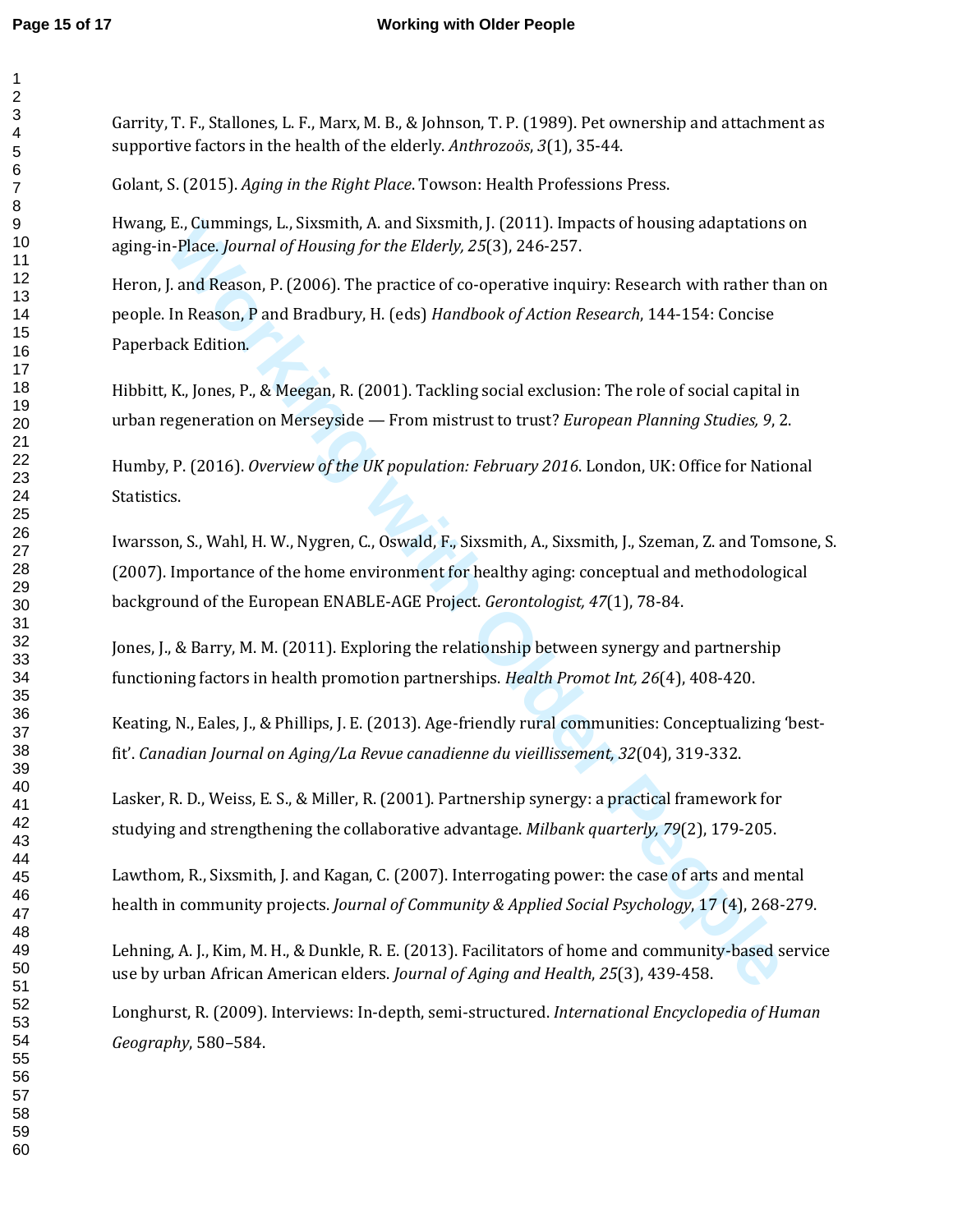Means, R., & Evans, S. (2012). Communities of place and communities of interest? An exploration of their changing role in later life. *Ageing and Society, 32*(8), 1300-1318.

Minkler, M., & Wallerstein, N. (Eds.). (2008). *Community-Based Participatory Research for Health* (2nd ed.). San Francisco: Jossey-Bass.

Mistry, R., Rosansky, J., McGuire, J., McDermott, C., & Jarvik, L. (2001). Social isolation predicts rehospitalization in a group of older American veterans enrolled in the UPBEAT Program. *International Journal of Geriatric Psychiatry*, *16*(10), 950-959.

Nowell, B. L., Berkowitz, S. L., Deacon, Z., & Foster-Fishman, P. (2006). Revealing the cues within community places: Stories of identity, history, and possibility. *American Journal of Community Psychology, 37*(1-2), 29-46.

Perdue, C. W., Dovidio, J. F., Gurtman, M. B., & Tyler, R. B. (1990). Us and them: Social categorization and the process of intergroup bias. *Journal of Personality and Social Psychology, 59*(3), 475.

Pratesi, A., Sixsmith, J., and Woolrych, R. (2013). Genuine partnership and equitable research: working "with" older people for the development of a smart activity monitoring system. *The Innovation Journal: The Public Sector Innovation Journal*, 18(3).

Rowles, G.D., and M. Bernard. 2013. *Environmental Gerontology: Making Meaningful Places in Old Age*. New York: Springer Publishing Company, LLC.

Sixsmith, J. (1986). The meaning of home: An exploratory study of environmental experience. *Journal of Environmental Psychology*, 6, 281-298.

1). San Francisco: Jossey-Bass.<br>
R., Rossnsky, J., McGuire, J., McDermott, C., & Jarvik, L. (2001). Social isolation predict<br>
Idization in a group of older American veterans enrolled in the UPBEAT Program.<br>
Idization in a Sixsmith, J., Fang, M. L., Woolrych, R., Canham, S., Battersby, L., Ren, T. H., & Sixsmith, A. (forthcoming). *Understanding Sense-of-Place for Low-Income Seniors: Living at the Intersections of Multiple Oppressions, Positionalities and Identities*. Bringing Intersectionality into Public Policy.

Sixsmith, A., & Sixsmith, J. (2008). Ageing in place in the United Kingdom. *Ageing International, 32*, 219-235.

Sixsmith, A., & Sixsmith, J. (1991). Transitions in home experience in later life. *Journal of Architectural and Planning Research, 8*(3), 181-191.

United Way Lower Mainland. (2011). *Seniors vulnerability report. Aging with dignity—Making it happen for everyone*. Available:

http://www.theprovince.com/pdf/uw\_2011\_seniors\_vulnerability\_report\_low-rez\_final.pdf